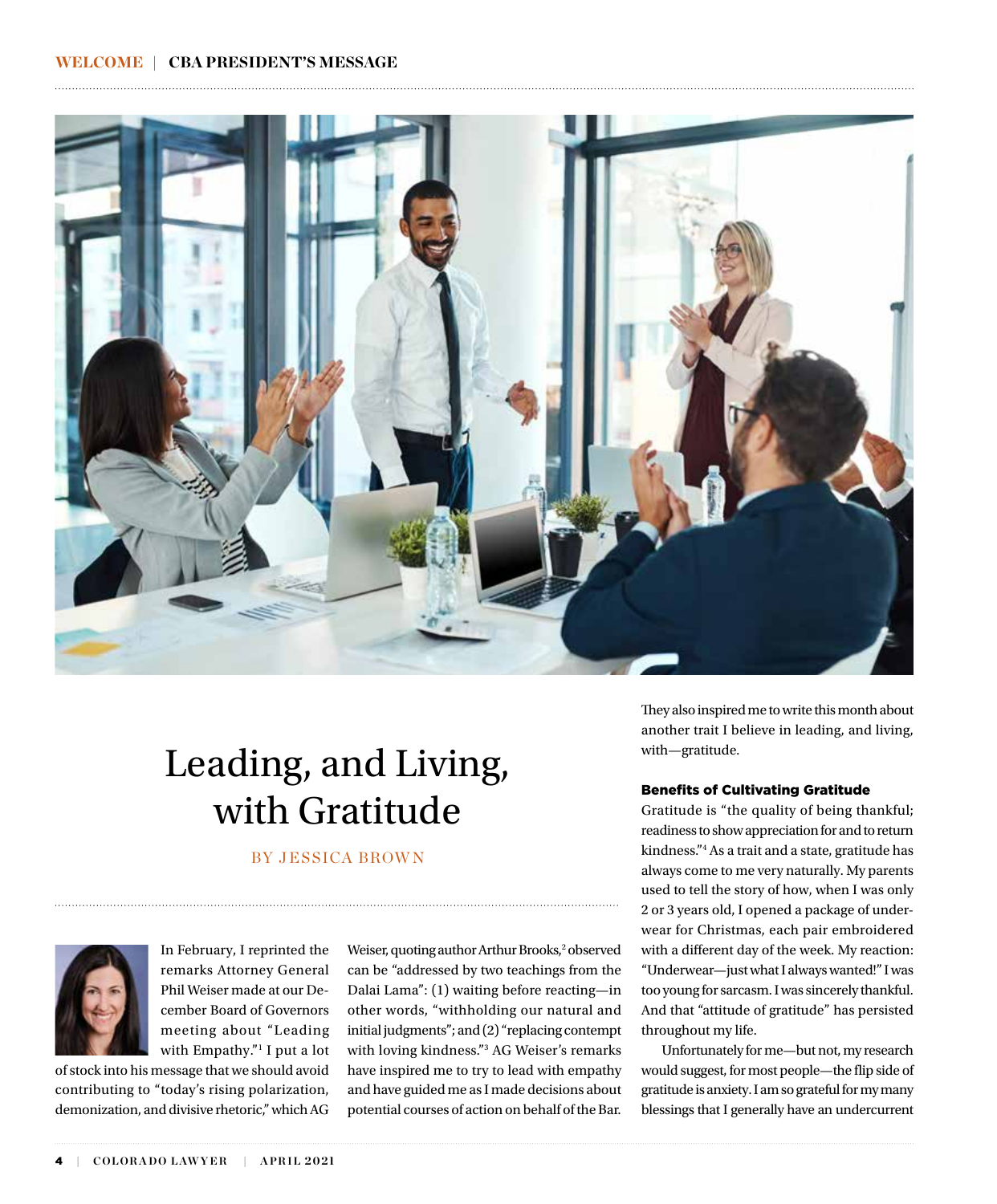of anxiety that occasionally manifests as outright stress. After all, gratitude is about not taking the good things in our lives for granted. I take almost nothing for granted—which means I simultaneously have a pretty constant concern about possibly losing the things I appreciate so much: family, health, work, friends, our professional and school communities, civil liberties, this planet, my sense of taste and smell . . . the list is long.

But my research turned up very little information about the connection between gratitude and anxiety, other than inversely. That said—even for me—those under-the-surface nervous feelings are generally substantially outweighed by on-the-surface feelings of considerable happiness. I particularly notice my feelings when I'm not too distracted, such as when I'm doing dishes or driving. In those quieter moments, I often notice that I feel really happy—and really grateful.

Philosophers have been connecting gratitude and happiness for about 2000 years.5 And (much) more recent psychological findings support that gratitude is related inversely to sadness and positively to life satisfaction.<sup>6</sup> According to Harvard Medical School, "In positive psychology research, gratitude is strongly and consistently associated with greater happiness. Gratitude helps people feel more positive emotions, relish good experiences, improve their health, deal with adversity, and build strong relationships."7

Some research has suggested that, for people with clinical depression and anxiety, the benefits of gratitude are not significant.<sup>8</sup> Even those studies, however, support that "people who have gratitude as a general trait have a lower incidence of mental health problems and better relationships."9

It makes intuitive sense that people who focus on gratitude show greater optimism in many areas of their lives.10 Moreover, the more gratitude they experience and express, the more situations and people they may feel grateful for.11 Feelings of appreciation also help us "to have healthier minds, and with that healthier bodies."12 Research has shown that patients with heart failure who completed gratitude journals showed reduced inflammation, improved sleep, and better moods, which reduced their medical symptoms after just eight weeks.<sup>13</sup>

### Tools for Cultivating Gratitude

There are tools that can be used to enhance feelings of gratitude. One such tool is meditation.14 I have never managed to give meditation a chance, despite knowing it probably would be great for me. I thought you were supposed to clear your mind of all thoughts when meditating. But evidently it is acceptable to "sit with your eyes closed" and "[f]ocus on all the good things in your life and start thanking your stars."15 If that counts as meditation, then I guess I do that, for example when I'm driving—except that part about "eyes closed"!

Another wonderful tool for cultivating gratitude is giving back.16 Gratitude can be inspired by "an awareness that you enjoy many basic things that others, unfortunately, lack."17 It causes us to "reflect[] on the things that are easy to take for granted."18 One way lawyers can give back is by providing pro bono legal services. My October President's Message is all about pro bono opportunities and our duty, as well as our privilege, as attorneys to help people and small businesses that are struggling.<sup>19</sup> I have also urged lawyers to consider ways they can give back and make a difference regarding racial justice, including in my January President's Message<sup>20</sup> and during comments at symposiums and summits, on local bar visits, and when addressing the Board of Governors.

Making photo collages is another way to inspire gratitude, especially for creative types. I love this idea for my 10-year-old daughter, Tatum, but adults can try it too. Assembling a photo collage of your favorite people is one approach; another is clipping photos from magazines that represent your sources of joy.21 The process of making the collage is likely to generate feelings of gratitude, and so will seeing the collage regularly thereafter.<sup>22</sup> Making a collage for someone who matters to you might enhance the experience as well—use it as a

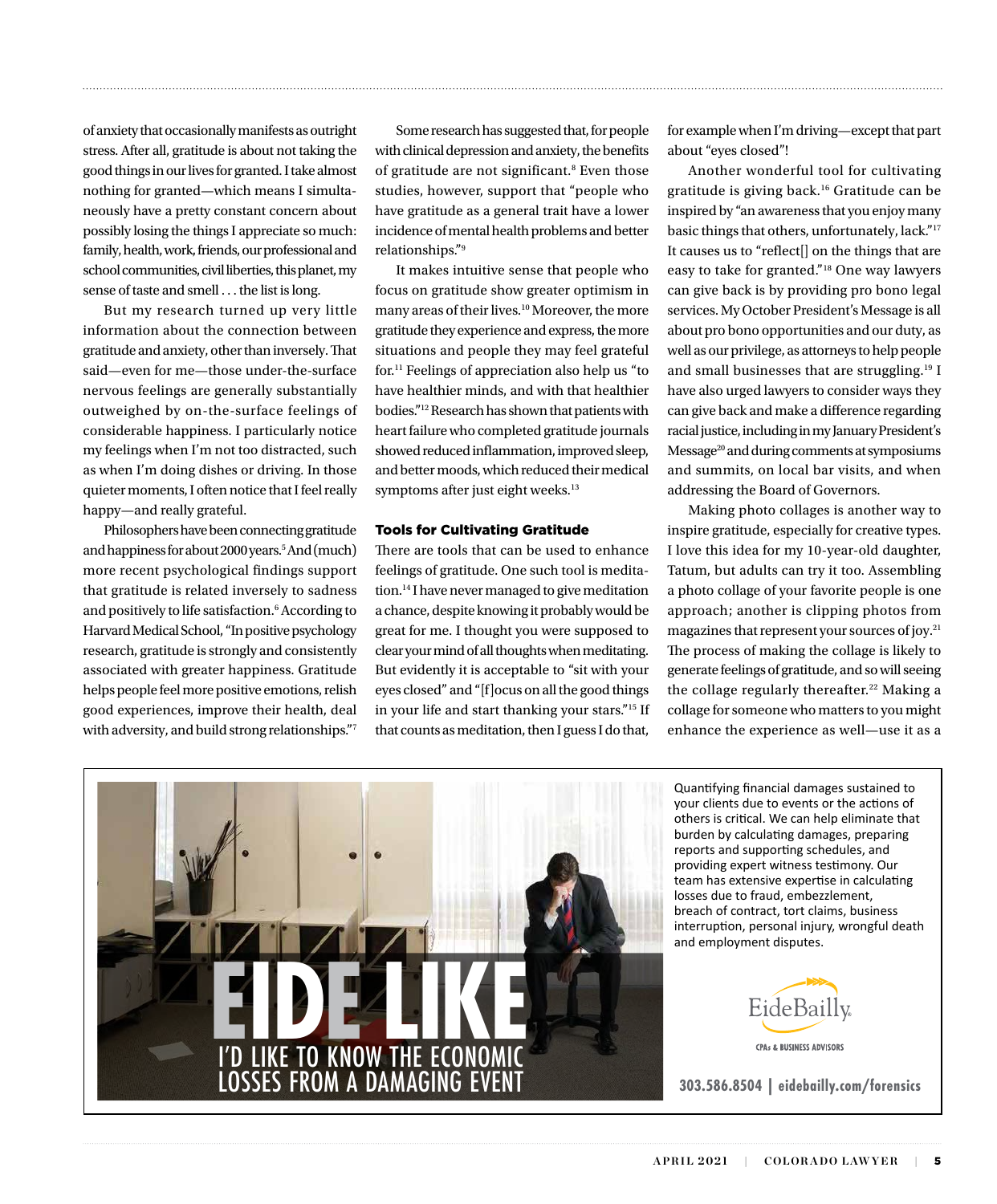## 15 WAYS TO SAY THANKS AT WORK

*Leading with Gratitude* discusses a number of ways to effectively express gratitude in the workplace, including:

1. Assume positive intent when interacting with employees or volunteers—most workers care about their work and are trying to do a good job.

2. Understand the challenges employees or volunteers are facing: "Leaders who develop empathy for others are great enablers of authentic gratitude."

**3.** Learn (e.g., through assessments) and remember what motivates your employees (e.g., beyond appreciation, is it autonomy, challenge, creativity, prestige, purpose, recognition, teamwork?)—tailor expressions of gratitude accordingly.

4. Do not wait for performance review time to provide feedback: "That wastes golden opportunities to provide immediate positive reinforcement of the behaviors a leader is looking for."

5. Solicit and act upon input—or at least discuss with employees or volunteers why their ideas are not feasible and convey authentic appreciation for them.

6. Connect gratitude to your organization's core values—reinforce leadership's commitment to them through how you appreciate employees or volunteers.

Here are a few more ways to express gratitude, some of which may not be appropriate for every workplace.

7. Give credit where credit is due: Do not take all or even most of the credit for your team members' successes.

8. Actively seek opportunities to share and highlight your team members' achievements and wins.

**9.** Give team members opportunities to present to others, including senior leaders, in the organization.

10. Acknowledge team members' roles or assistance when forwarding work product they principally drafted.

**11.** Send a gift card or gift basket to team members who are working particularly hard.

12. Offer team members a mental health day or break after a busy period.

**13**. Take personal responsibility when things go poorly.

14. Make sure team members know you have their backs.

**15.** Mentor team members—take genuine interest in their career goals and help them accomplish their goals.

way to thank someone meaningfully. Thanking people for their contributions to your life is another tool to cultivate gratitude.<sup>23</sup>

A further tool I have read about is the "gratitude visit." A study in 2005 allowed participants one week to write and deliver a thank you letter to someone who had been especially kind to them but who had never been properly thanked.24 Participants were required not only to express their gratitude in the letter, but also to deliver the letter personally and spend time with the recipient discussing the letter's contents.<sup>25</sup> Participants reported greater happiness for an entire month following the "gratitude visit" compared to a control group.26

"Gratitude journals" are another tool.<sup>27</sup> I have frequently read that people who are feeling sad or depressed should consider keeping a journal in which they write with specificity—ideally one to three times per week and not more—what they are feeling grateful for.28 I have never kept one because I regularly and naturally think about what I'm grateful for (and feel happy and slightly anxious about it). But I have suggested a gratitude journal to Hadley, my 14-year-old daughter, and she has tried it and reported feeling happier because of it.

There are a lot of ways I fall short as a mom, but I intentionally seek to instill gratitude and appreciation in both girls, and it seems to be working. Feeling grateful has helped them cope with the many disappointments (e.g., closures and cancellations) resulting from COVID-19, which they are weathering better than some of their peers. In fact, Hadley has come to appreciate a lot of things about online school: sleeping a little later, access to better snacks and her dad's good cooking, less running around, acting programs being offered out of New York and Los Angeles, and a lot more time with her family. We have grown closer as a family during this period of greater togetherness. I am knocking on wood as I write that; I'm extremely grateful for these things, which makes me a bit anxious.

### Benefits of Expressing Gratitude

Although I may be among the small minority who connect gratitude with anxiety, I am certainly not the only one to connect gratitude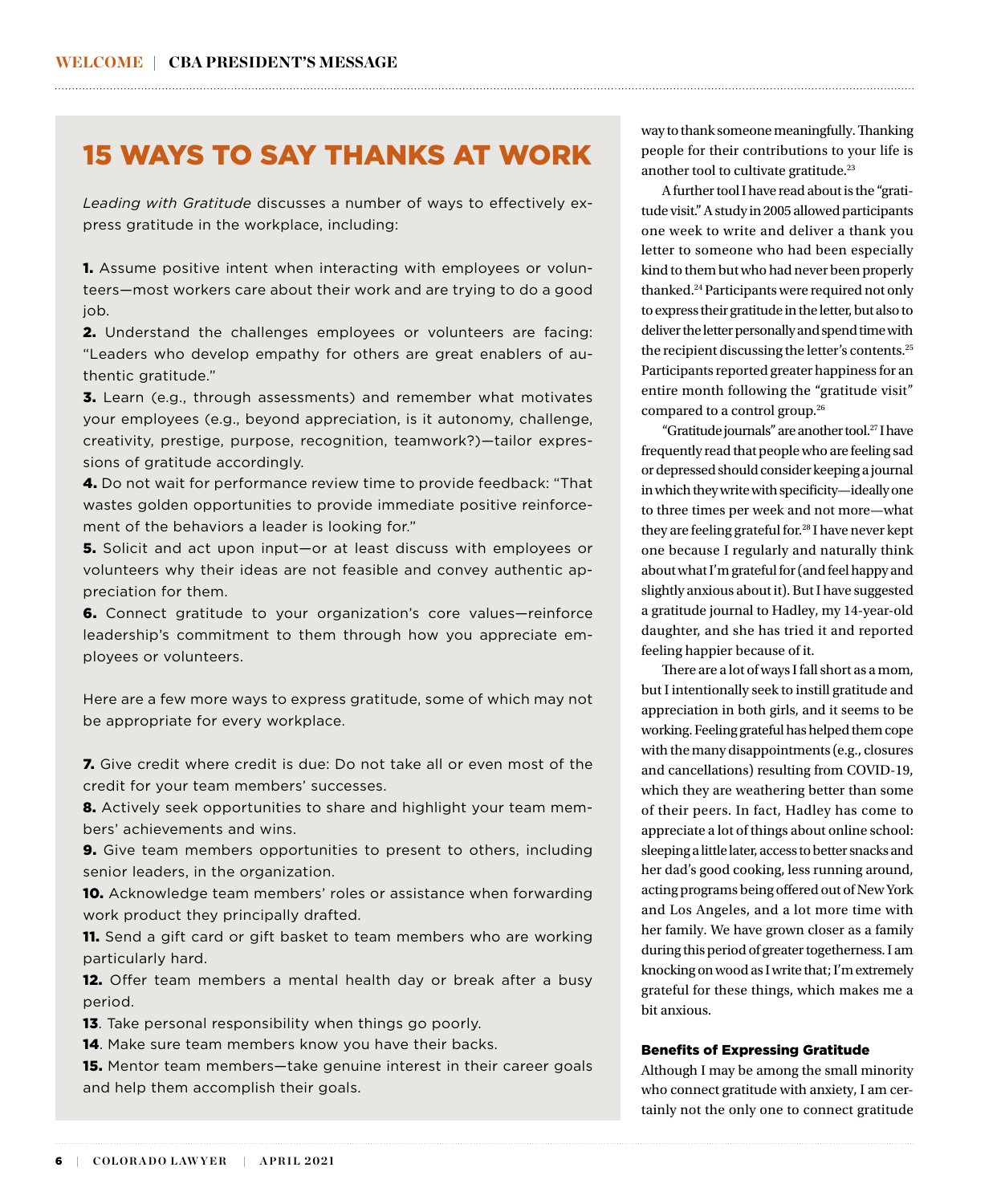and leadership. I have long believed in leading with gratitude, but it turns out there is a whole book about it, *Leading with Gratitude*: *Eight Leadership Practices for Extraordinary Business Results*, byChester Elton and Adrian Gostick.29 The book's basic premise is that "[b]y learning how to express gratitude in meaningful ways, leaders can improve workplace culture, arrive at better solutions, and make productivity skyrocket."30

While I have only read excerpts from the book, this premise makes sense to me. In my experience, workers want to feel valued and appreciated. I know I do. I have always enjoyed my work most when someone—a client, another partner, another Bar leader—was grateful for it. Feeling appreciated is motivating. I am motivated to work even harder when my work is valued. And I am not unique in this at all. According to a recent study, 81% of working adults say they would work harder if their boss were more grateful for their work.<sup>31</sup> By contrast, just 38% report working harder because their boss is demanding, and only 37% work harder because they fear losing their job.32

Along these lines, a 300,000-person study conducted during the Great Recession found that more grateful managers led teams with higher business metrics, including up to two times greater profitability, 20% higher customer satisfaction, and significantly higher scores in employee engagement, trust, and accountability.33 In addition, it has been shown that when gratitude is regularly shown to employees, they feel more positive about their contributions, less stress, and a better sense of well-being.<sup>34</sup> Research also shows that gratitude leads team members to express more gratitude to one another.35 Importantly, when leaders express gratitude to their teams, it reduces turnover.36

Again, none of that surprises me. I have had conversations with young lawyers who have chosen different career paths and options because the person they worked for was both demanding and ungrateful. I also have heard young lawyers say they would have stayed in their current role if they had felt their aboveand-beyond contributions were appreciated rather than simply expected. It seems pretty obvious that workers want to feel valued, and showing gratitude is one way to accomplish that. Yet a recent study found that "people are less likely to express gratitude at work than anyplace else."37

### Obstacles to Expressing Gratitude

Why don't more of us express gratitude in the workplace? I suspect many leaders (and all of us are leaders in some capacity) would point to a lack of time. Yet expressing gratitude at a

## training | coaching | mediation | investigations



Mark J. Flynn



Lisa

**BARBEAU** 

**EMPLOYMENT** 

**MATTERS** 

Bridget M. **MORRIS** 



**KIMBERLY SEARFOORCE** 



**PEGGY PENBERTHY** 



Cheri Vandergrift

Attorney – Investigators: Jody Luna • David Vogel • Suzanne Pariser Jim Long • Emily Gordon • Juliane Demarco Dennis Flynn • Karin Ranta Curran

www.coemploymentmatters.com | (303) 803-1686



**APRIL 2021 | COLOR A DO L AW Y ER |** 7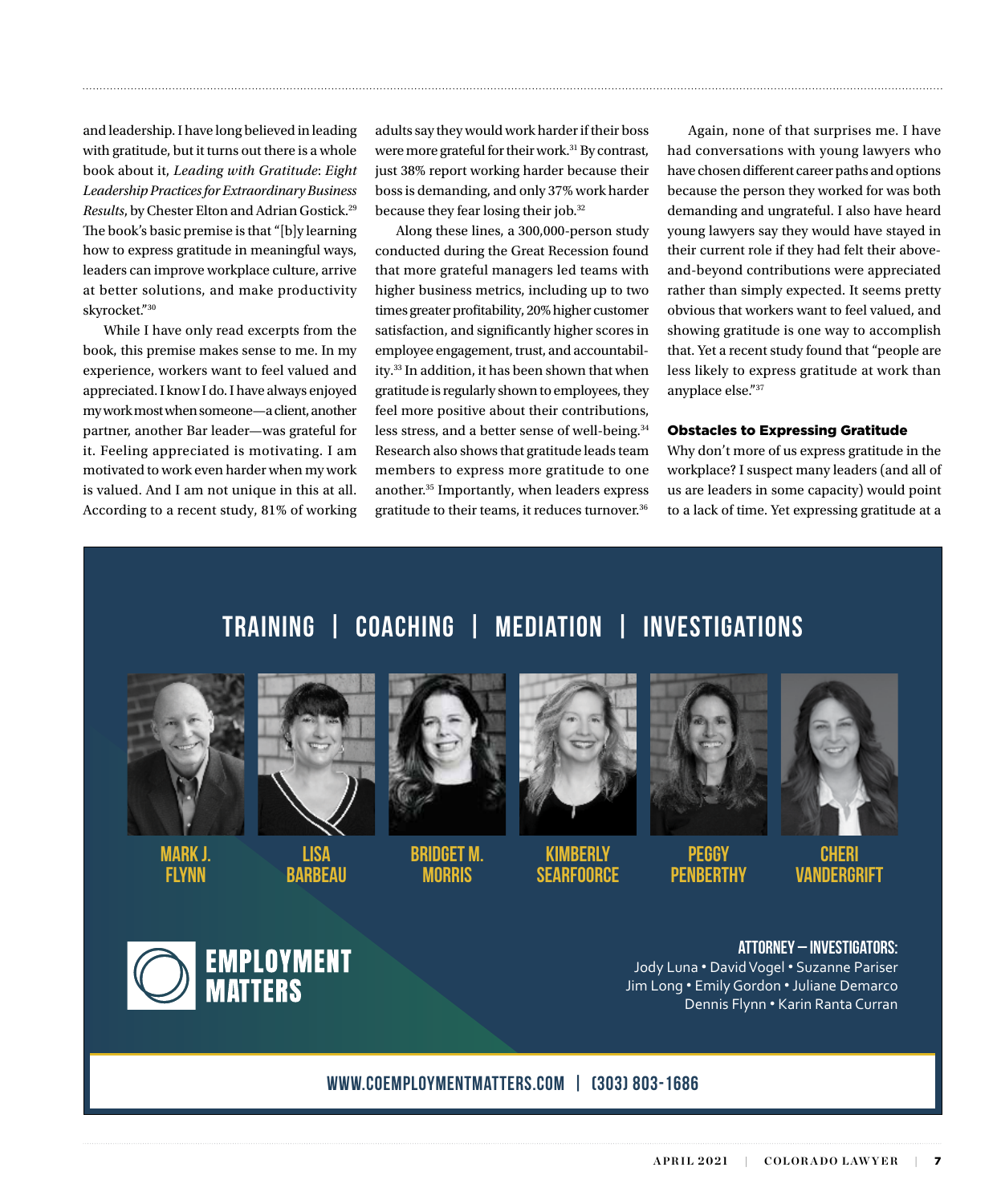basic level is quick and easy. It just requires noticing when someone else has contributed to your good results and thanking them for it.

I realize there are times when we are so busy as lawyers that adding anything more to our plates seems impossible. But if leaders understood how important and powerful it can be to express gratitude to their teams, they might be more willing to make at least a small additional investment of time to do so. And the benefits run in both directions: when we take the time to notice and appreciate the good things that are happening in our lives, including our work lives, we also feel happier.<sup>38</sup>

Some workplace leaders might believe (perhaps subconsciously) that if they express gratitude, they unintentionally convey to employees that they are going beyond their job requirements or doing something that isn't already expected of them. There may be some reticence to do this, especially when work is very busy and employees are needed to go above and beyond in performing their jobs. But research suggests that the leader's goal to have employees work harder is actually undermined by withholding appreciation.<sup>39</sup>

A related thought is that leaders may believe gratitude is incompatible with high expectations. As expressed by the former CEO of American Express, "I think one of the things people get confused about is they see gratitude as simply being nice. This view of 'I want to be very stingy with gratitude' gets confused to mean I'm not being demanding. In fact, it's quite the opposite. You can be very demanding and bestow gratitude very often and be authentic."40

There also may be some generational resistance to expressing gratitude at work. Some Baby Boomer and Gen X leaders think that Millennial



workers are too needy and should not require thanks for doing their jobs—that is why they are paid. But a survey of more than 200,000 employees from around the world that was released in 2014 showed that the most important factor to on-the-job happiness is appreciation, regardless of generation.<sup>41</sup> "Globally, the most important single job element for all people is appreciation for their work."42

Another possibility is that leaders think they are expressing gratitude, but workers don't perceive it that way. In one study, almost 90% of the CEOs surveyed felt it was important to lead with gratitude, and 88% believed their employees would give them high marks for it.43 But only 37% of the employees surveyed indicated they were satisfied with the level of gratitude they experienced.44 This information may be frustrating to some supervisors, but in a situation like this, perception is reality.

Those are some theories to explain the "gratitude gap." The *Leading with Gratitude* authors also advance theories to explain why leaders are not always mindful to express gratitude at work. One is "negativity bias"—that is, as humans, we tend to pay more attention to problems and perceived threats than positive things happening around us.45 This bias means, unfortunately, that "we feel the sting of a rebuke more powerfully than we feel the joy of praise."46

Another theory they put forward is that some leaders withhold positive sentiments to keep pressure on team members, expecting that they will work harder if they are "kept on edge."47 Such pressure may increase anxiety, and anxiety evidently undermines productivity.48 It may be easy to forget that when, as leaders, we are under pressure ourselves.

### Expressing Gratitude Effectively

As shown, it is in our personal and professional interest as leaders to cultivate, experience, and express gratitude. As workplace motivational strategies go, expressing gratitude is relatively quick, easy, and inexpensive. And, as Sam Walton once said, "Nothing else can quite substitute for a few well-chosen, well-timed, sincere words of praise."49 There are ways to express gratitude that can be even more meaningful than just saying thank you (the sidebar